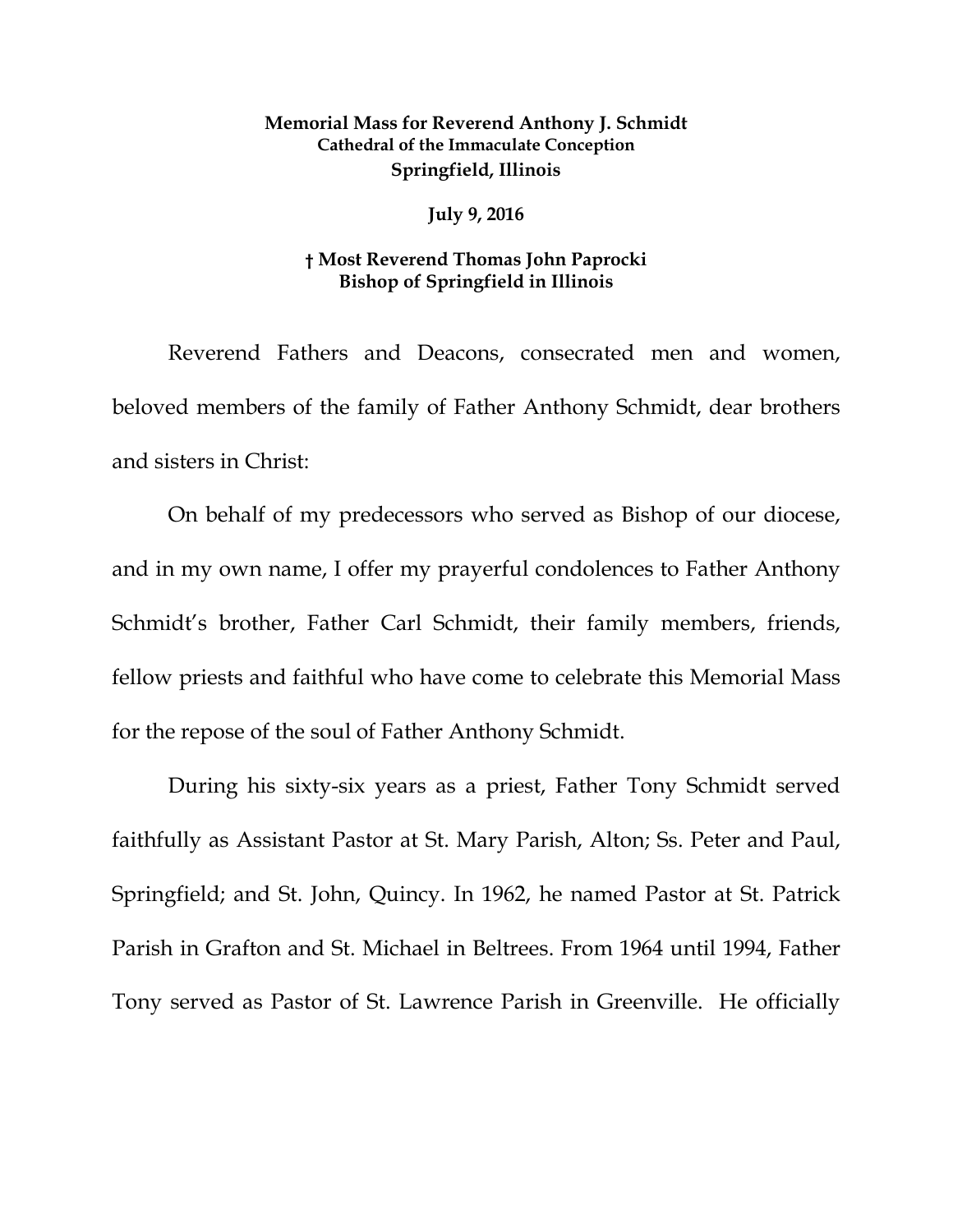retired from administrative responsibilities in 1994, but continued to provide priestly ministry and sacramental services for many more years.

Since I did not become diocesan bishop here until 2010, I never knew Father Tony when he was in his prime. But I did see him regularly at priest gatherings. My favorite memory of Father Tony Schmidt was two years ago when I hosted a series of dinners for groups of about ten priests each time at my residence on the third floor of the Cathedral Rectory. Father Tony came with his brother, Father Carl Schmidt, on May 27, 2014. It was the day of their sixty-fourth anniversary as priests and it was the first time in those sixty-four years that they had dinner with their bishop in the episcopal dining room! I could tell they were both thrilled to be there and we had a very enjoyable dinner.

We are having this Memorial Mass for Father Tony rather than a Mass of Christian burial because in his last act of generously giving of himself, Father Tony donated his body to science for medical research. Father Tony's only request for this Memorial Mass was that I preach about the priesthood, so I will be pleased to do so as he wished.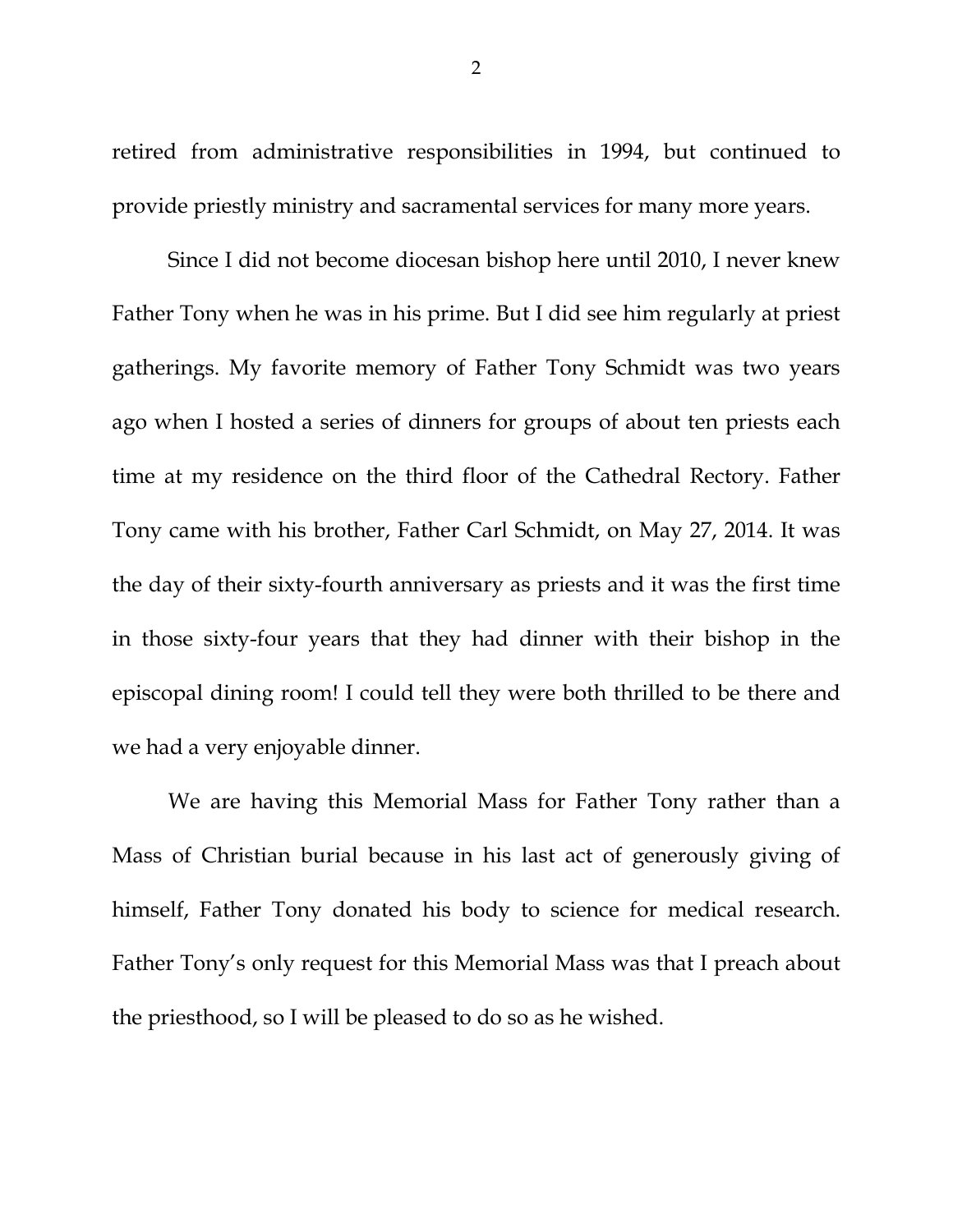<span id="page-2-2"></span><span id="page-2-1"></span><span id="page-2-0"></span>Just last month we had a wonderful retreat for our priests at the King's House Retreat Center in Belleville, Illinois. Our Retreat Master was Father Sebastian Walshe, a Norbertine priest from St. Michael's Abbey in the Diocese of Orange, California. Father Walshe's theme for the Retreat was on the priesthood as described in Gospel of Saint Luke. It was an excellent and very substantive retreat about the priesthood, so I would like to share some highlights with you as a way to fulfill Father Tony's request.

<span id="page-2-4"></span><span id="page-2-3"></span>The classic definition of a priest is one who mediates between God and man by means of sacrifice (cf. Deuteronomy 5:5 and Hebrews 5:1). The priest of the New Testament is more than this; he is not just a mediator, but he acts *in persona Christi.* Father Walshe puts it this way:

If we are going to profit from the instruction about the priesthood found in this Gospel, it is important that we have a correct and accurate idea of what a priest is. A priest is a mediator between God and man, who unites them by means of sacrifice. Thus, in the book of Deuteronomy, Moses says: "I was the mediator and stood between the Lord and you at that time to show you his words" (Deut 5:5); and in the epistle to the Hebrews it is written: "For every high priest taken from among men, is ordained for men in the things that appertain to God,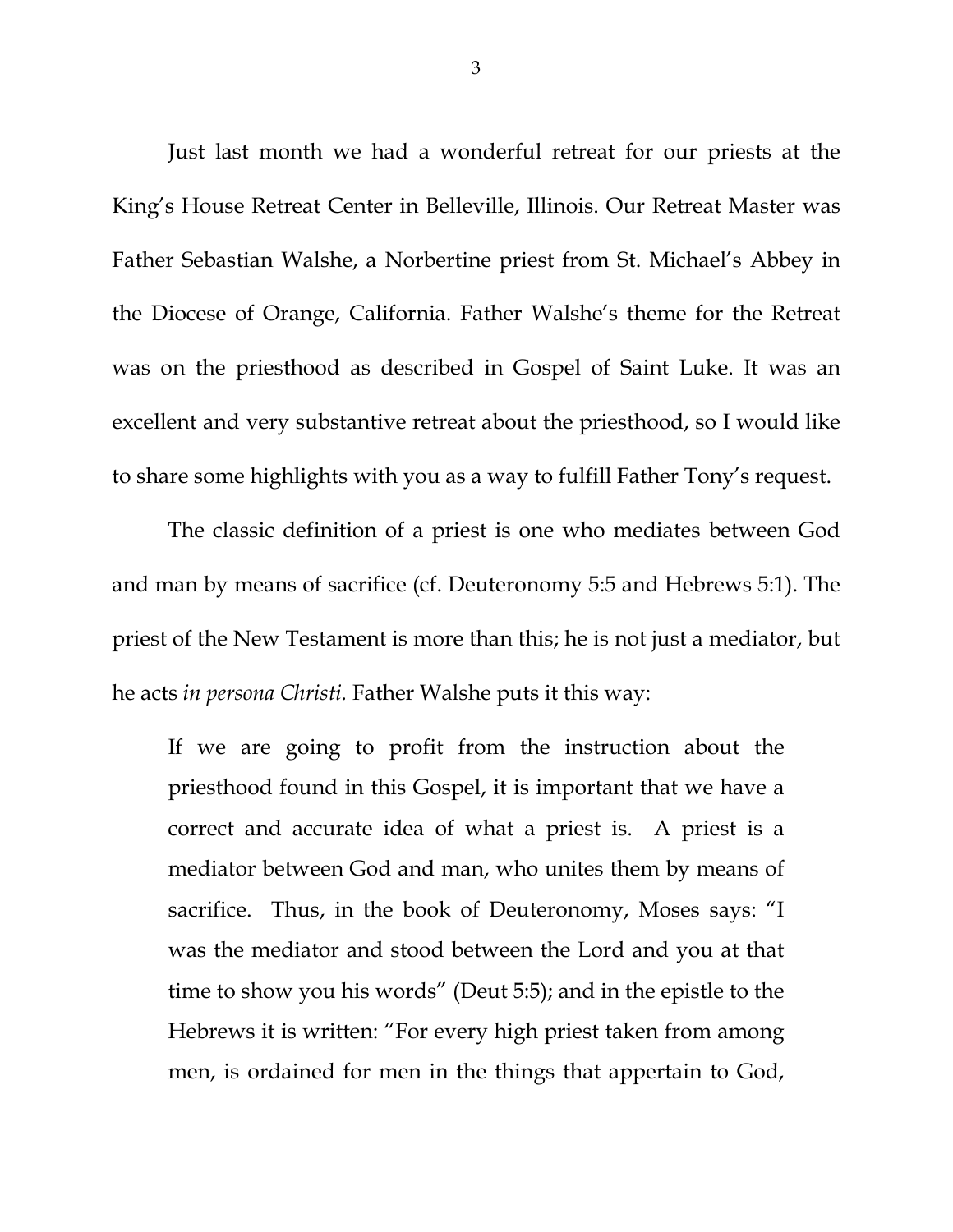that he might offer up gifts and sacrifices for sins" (Heb 5:1). St. Thomas says simply that a priest is a mediator between God and the people. But this definition of priesthood encompasses both the priesthood of the old and new covenants. What is it that specifies the priesthood of Jesus Christ? First of all, the priest of Jesus Christ acts in the person of Christ. When he says Mass, he says "This is *my* body" not "this is Christ's body." When he forgives sins, he says "*I* absolve you of your sins," not "Christ absolves you of your sins." This is striking. [1](#page-2-0)

If we are to act in the person of Christ, we must identify with His sonship, modeling our relationship with God on Jesus's relationship with His Father. As sons, our relationship to God is not just creature to Creator, but a filial relationship of son and Father, sharing in the nature He has shared with us.

Second, in the new covenant, priest and victim are one, as Jesus was both priest and victim. "In the old covenant, the victim was different from the priest, but in the new dispensation, Jesus offers himself as the victim on the cross. We priests too must accept that it belongs to the very nature of our priesthood to be victims with Christ."[2](#page-2-1) In the Book of Leviticus, chapter 16, the scapegoat takes on the sins of the people and is sent out to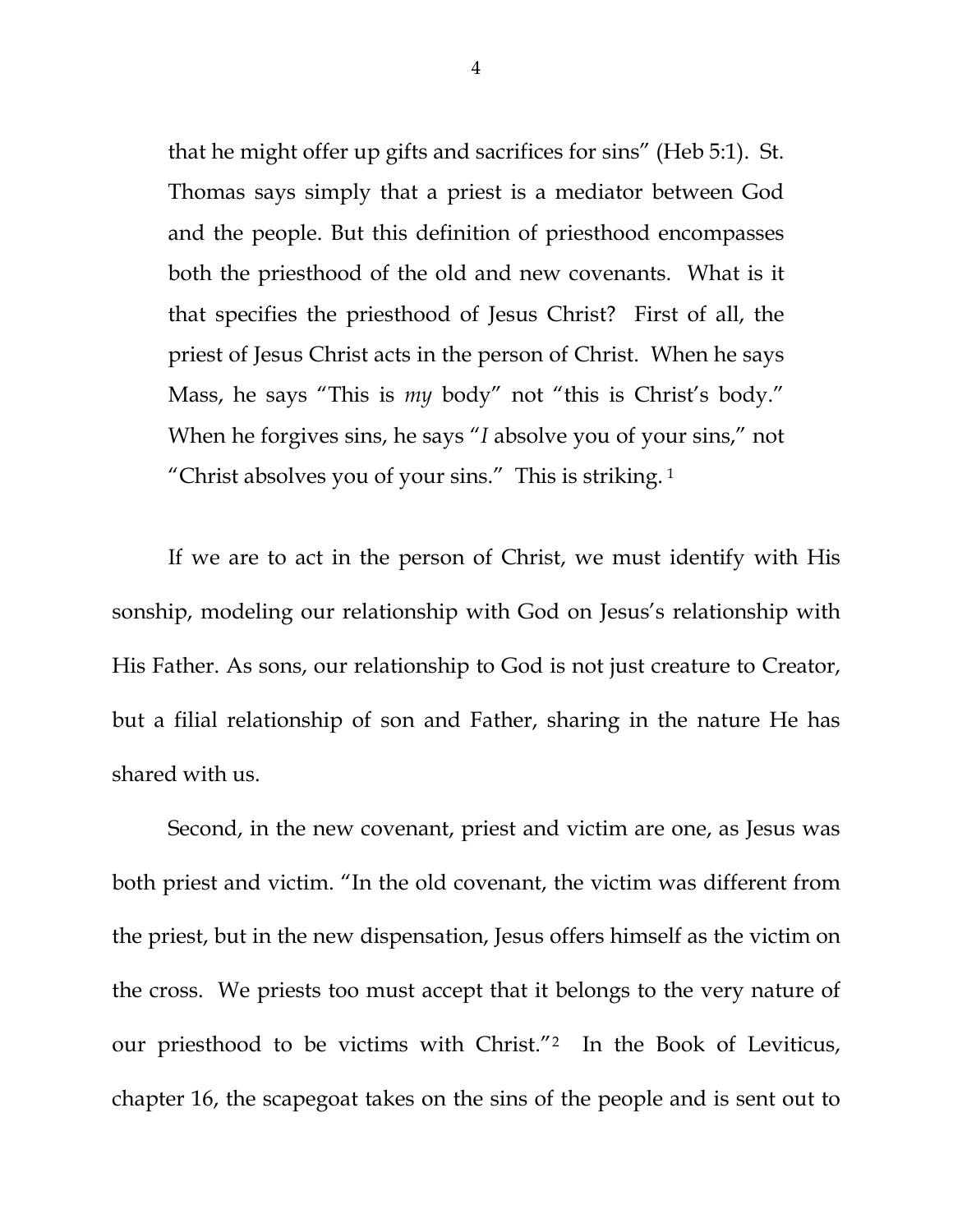the desert to confront the devil. This prefigures Christ's temptation in the desert. As priests we take on the sins of our flock to do penance for them. We are both priest and victim.

"Finally, a third significant difference between the priests of the old and new covenant is that the priesthood of the new covenant is completely universal or catholic. The old priesthood was limited to the people Israel, but the new has been instituted for all men, just as Jesus our High Priest, came for the salvation of all. For there is 'one mediator between God and man, the man Jesus Christ' (1 Tim 2:5)."<sup>3</sup>

The central part of St. Luke's Gospel is preparing his apostles for the new priesthood. Referring back to the Book of Malachi, where the prophet is described as purifying and refining, priests are purified and refined to prepare them for their ministry.

In chapters 4 through 9 of St. Luke's Gospel, we see Jesus preparing the whole people for the new priesthood through his teaching and miracles. Jesus proclaims His "mission statement" in Luke 4:18-21. We are all sent, in Latin *missio*, which is where the word "mission" comes from. Even Jesus was sent by His Father.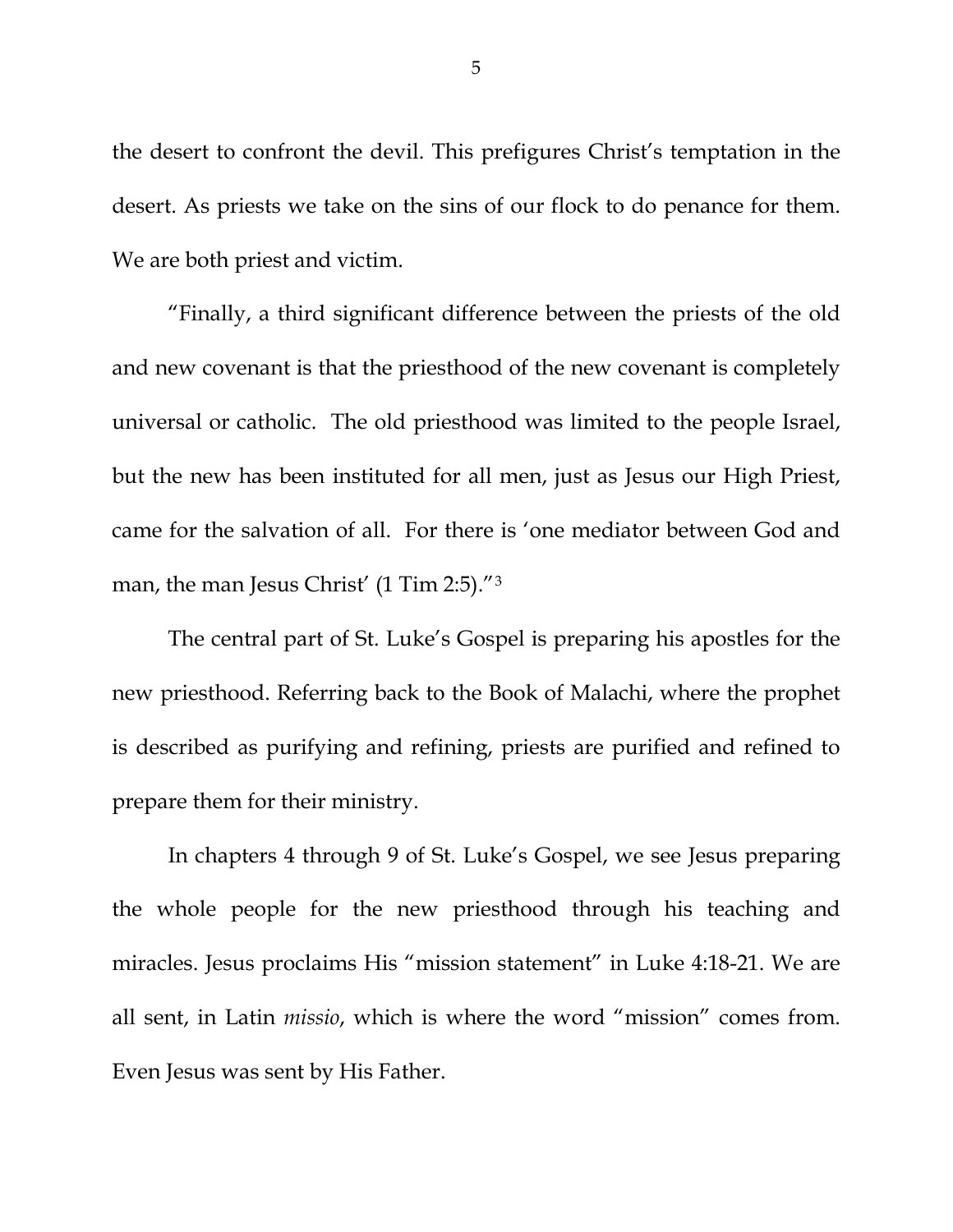In Jesus' healing of the paralytic (Luke 4:17-26), He "sees *their* faith" (i.e., the faith of the *crowd*), and then forgives the sins of the paralytic. Notice the role of the community in Jesus' healing ministry. One of the key differences between Protestant and Catholic theology is that Protestants tend to think that God acts directly in the world without any human intervention, while Catholics understand God as acting through the instrumentality of the Church and the sacraments that He founded. God shows His glory by shining His graces through the instrumentality of weak and sinful human beings. God also has chosen to work through means that are familiar to people and not intimidating to them. God's use of human instruments helps us to grow in love for each other.

The call of St. Peter in Luke 5:1-11 shows how Simon Peter was afraid that he was unworthy of the call, but Jesus tells him not to be afraid and that from now on he will be a fisher of men. Peter eventually learns to move from saying, "Depart from me, Lord, for I am a sinner," to, "Stay with me, Lord, for I am a sinner." We may not be able to stop sinning, but we can stop loving our sins. Despite our sinfulness, God continues to forgive us, to love us and to call us.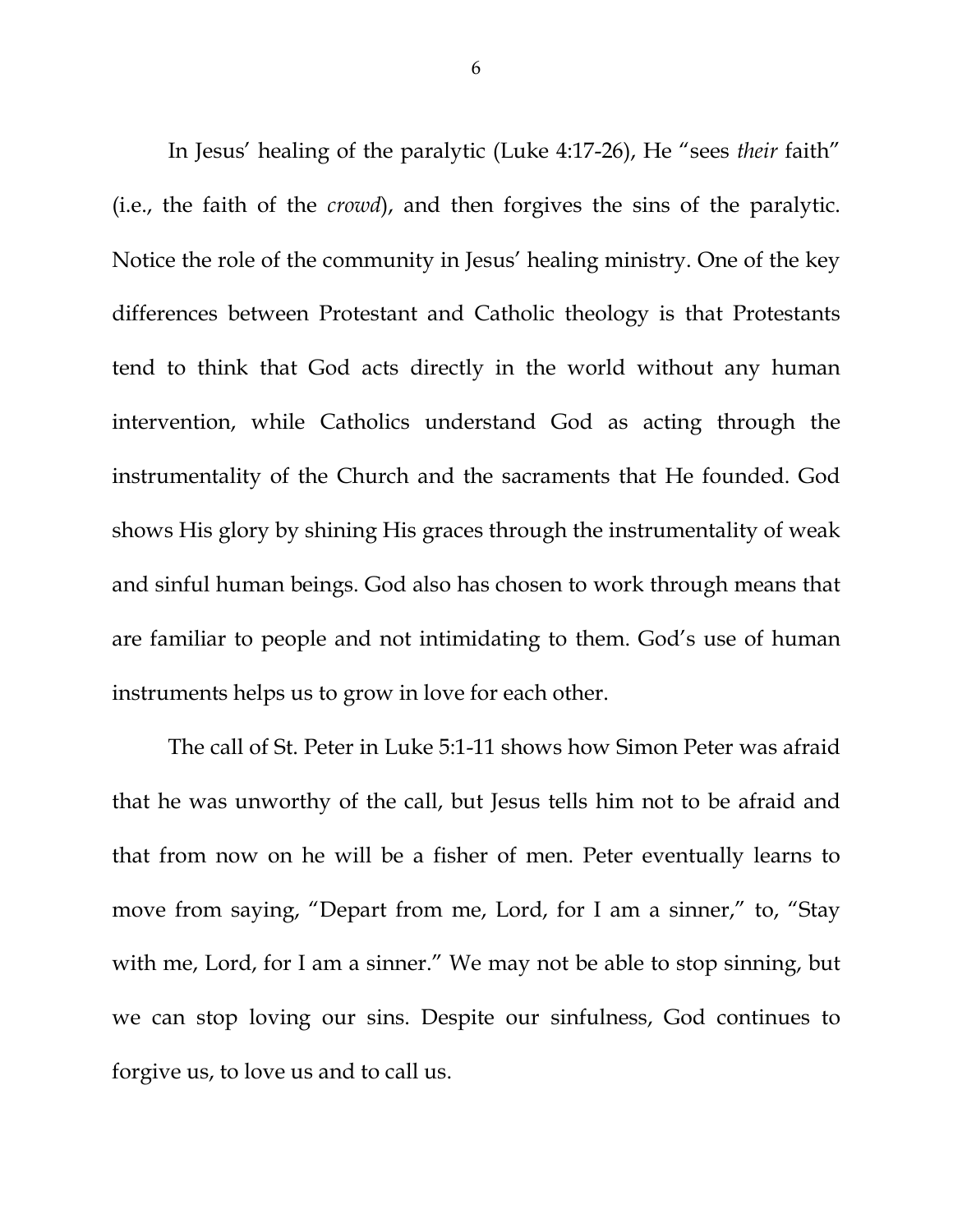In Luke, from chapter 9 verse 53 through chapter 21, Jesus prepares His apostles for the new priesthood.

In Luke, from chapter 9 verse 53 through chapter 14, the focus is on the purity of heart that His priests will need.

In Luke, from chapter 15 through chapter 17, the focus is on the mercy that His priests must have for people in their ministry. Mercy is not just goodness, but goodness that dispels suffering. Suffering is not just physical, but spiritual. Discouragement, for example, comes from an evil spirit. An example of priestly mercy helping those who suffer spiritually is to assist those who experience discouragement to make an act of the will rejecting it. We seek to displace discouragement with joy, since joy is one of the fruits of the Holy Spirit.

Of course then in Luke 15:11-32, we have the great parable of the Prodigal Son and his brother. Notice that the parable starts with the son hating his father. This is apparent because the son asks for his inheritance, implying that the son considers the father as dead to him. The father in his kindness lets him go. The son eventually comes to his senses (v. 17) and realizes that he was wrong and his father was just. He returns to his father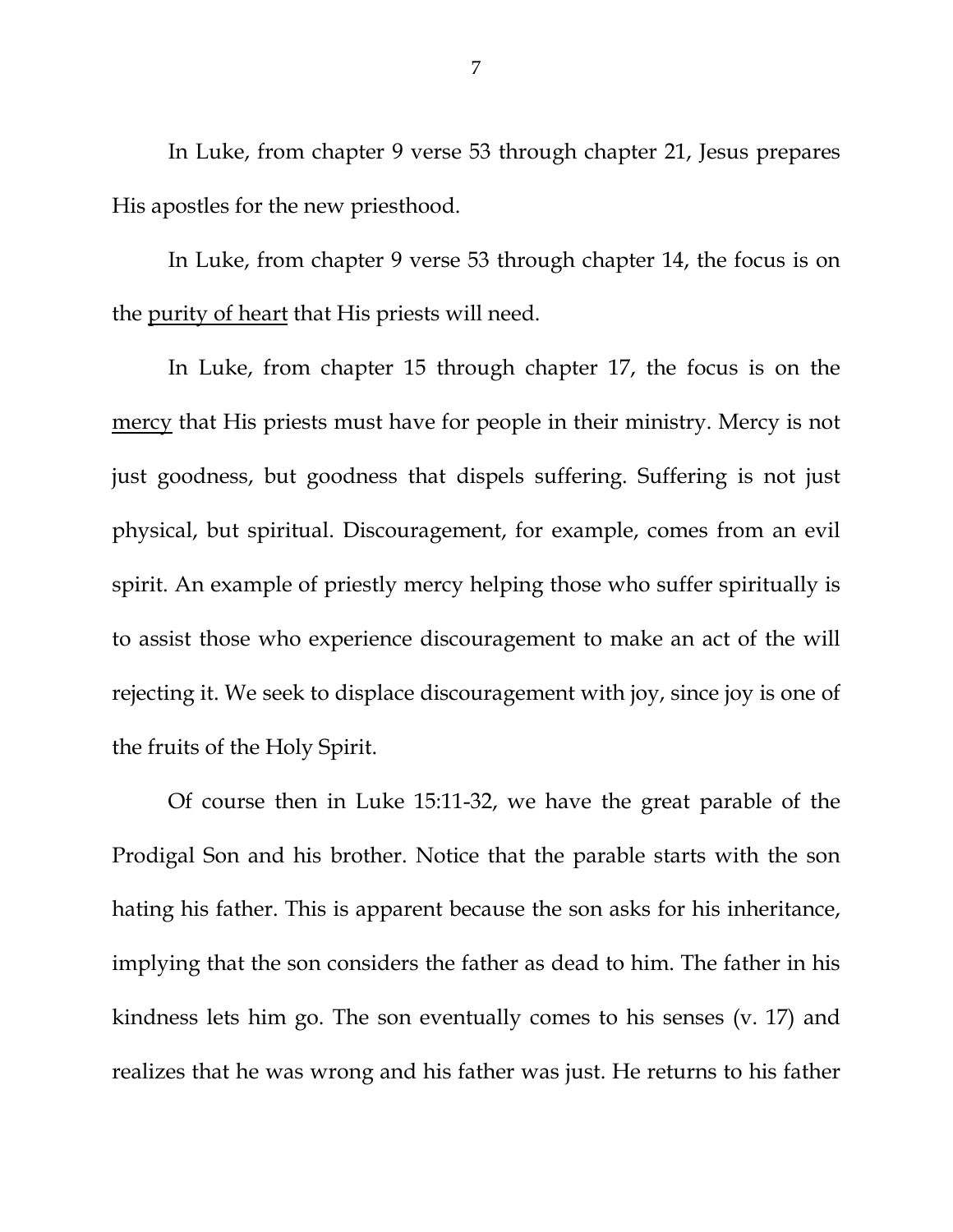(v. 18), not to his house, because he now has no property rights. The father sees his son returning, looks on him with compassion, runs to him and embraces his son (v. 20). The son acknowledges his sin and says he no longer deserves to be called his son; he was planning on adding that he should be treated as one of his servants, but before can say that, the father calls for a ring and sandals to be put on his son and killing the fatted calf for a party. The older brother reacts with envy and wrath rather than sharing in the joy of his father and his brother. Envy prevents us from recognizing God's generosity in lavishing His gifts as He chooses. His father responds by pointing out to the older brother the he has always been with him (v. 31). Thus, the older brother is also fixated on the property and not on his relationship with his father. He fails to see what is truly important. Again, we are called to sees ourselves as sons of a loving Father.

In Luke 22:1-46, Jesus anticipates His Passion and Death in three ways: 1) sacramentally at the Last Supper, 2) prophetically in predicting the betrayal of Judas and the denial of Peter, and 3) prayerfully in the Garden.

A major part of Jesus' Passion is the betrayal of Judas, the denial of St. Peter, and abandonment by His friends (Luke 22:47-62). Jesus loved His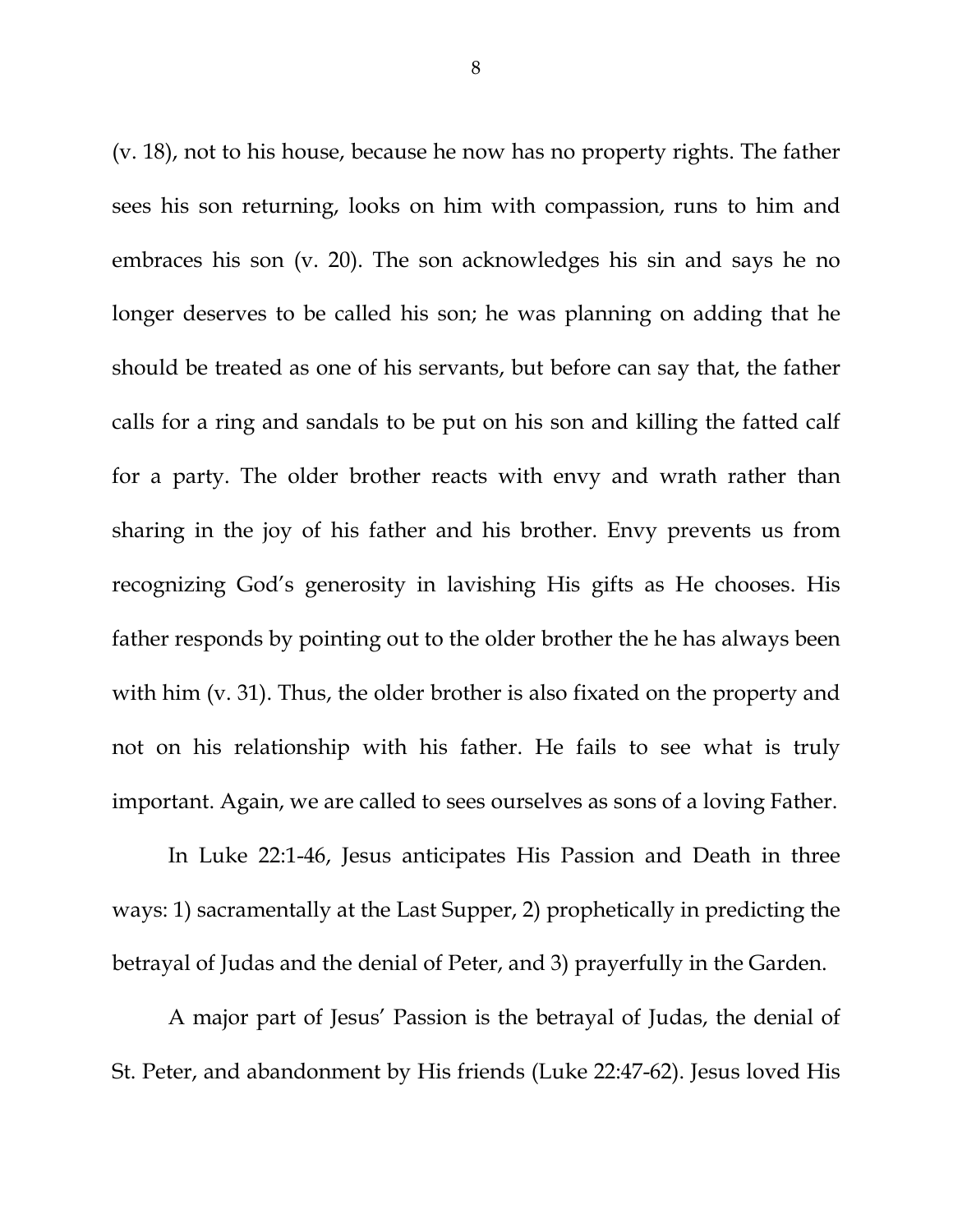friends, so their abandonment must have pained Him deeply. As Jesus had friends, a priest must have friends. Specifically, he must have priest friends.

The betrayal by Judas is linked to the Last Supper. Judas was lost because he did not believe in the Real Presence of Christ in the Eucharist (as clearly stated by Jesus in John 6:60-71).

Peter's denial of Jesus was due to a lack of trust in the Lord and relying on his own strength. The key message here is that we all have the potential to be Judas and Peter if we do not rely on God's grace.

There are 4 steps that lead to Peter's fall: 1) Peter stops praying and sleeps while Jesus is praying in the garden; 2) he relies on his strength by attacking the soldier with his sword; 3) he follows Jesus from a distance; and 4) he seeks comfort in fitting in with the world. We priests must avoid these pitfalls if we wish to avoid falling as Peter did.

At the crucifixion, Mary is co-redemptrix because she kneels at the foot of the cross, not asking Jesus to come down from the cross, but shares in His passion. Priests must have a strong devotion to our Blessed Mother.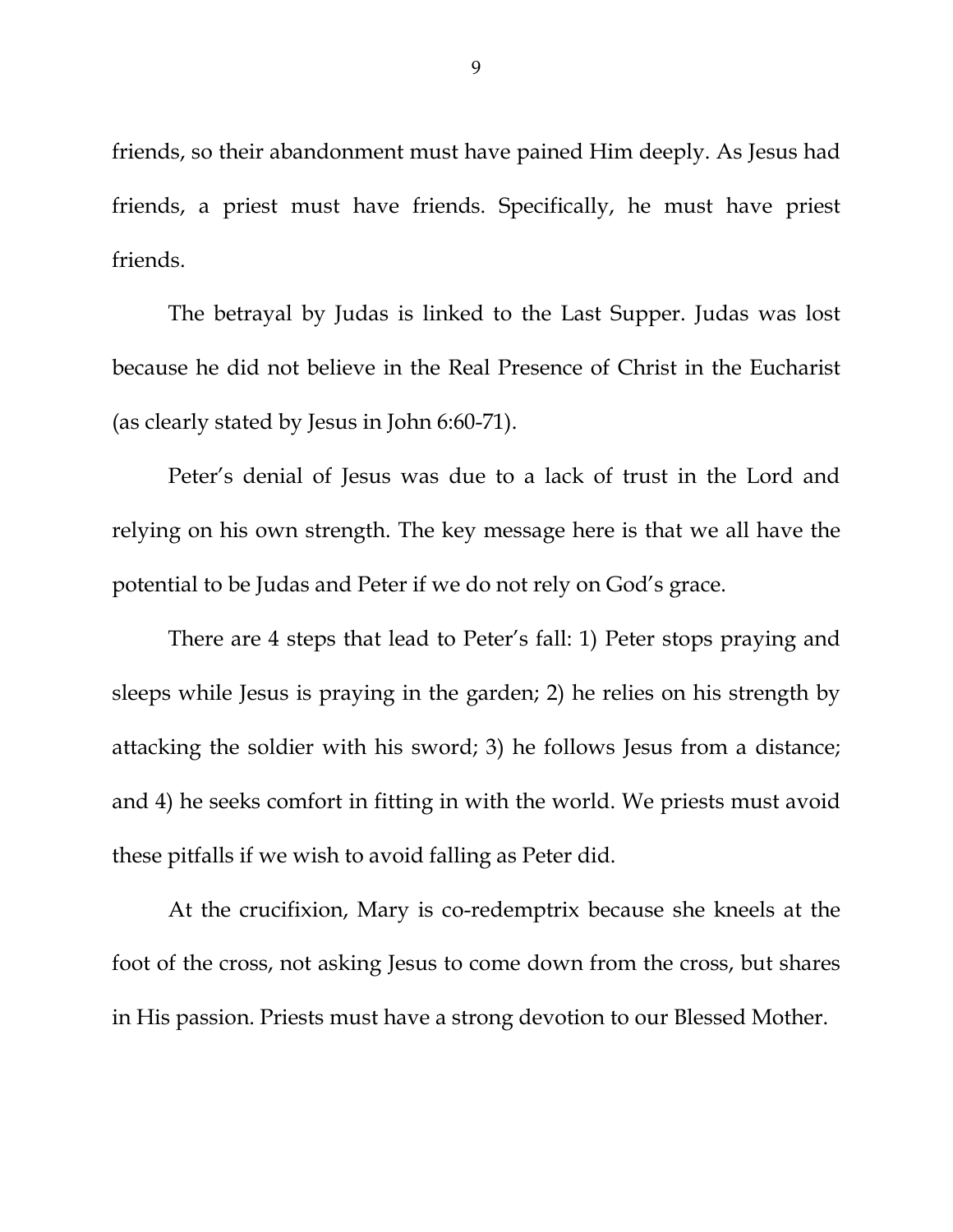In the encounters with His disciples after His resurrection from the dead, "we can see the overall plan by which Jesus remedies their lack of spiritual understanding: first he questions them; second, he teaches them authoritatively; third, he enlightens them by means of the sacraments, in particular the Eucharist; finally, he sends them out to make new disciples. This is the method every priest should use: first listening to and questioning his flock so that those to whom he speaks can express what is in their hearts, especially their fears. Next, he catechizes them. Then, he administers the Sacraments to them. Finally, a good priest forms his flock in such a way that they can go out and make disciples of others."[4](#page-2-3)

At the very end of this Gospel, St. Luke describes the Ascension of the Lord into heaven. The last line of Saint Luke's Gospel tells us how the disciples responded to Christ's Ascension: "They did him homage, and then returned to Jerusalem with great joy, and they were continuously in the temple praising God" (Luke 24:52-53).

The priests of the New Covenant, therefore, offer from the temple a sacrifice of praise. St. Bede ends his commentary on this Gospel with these words: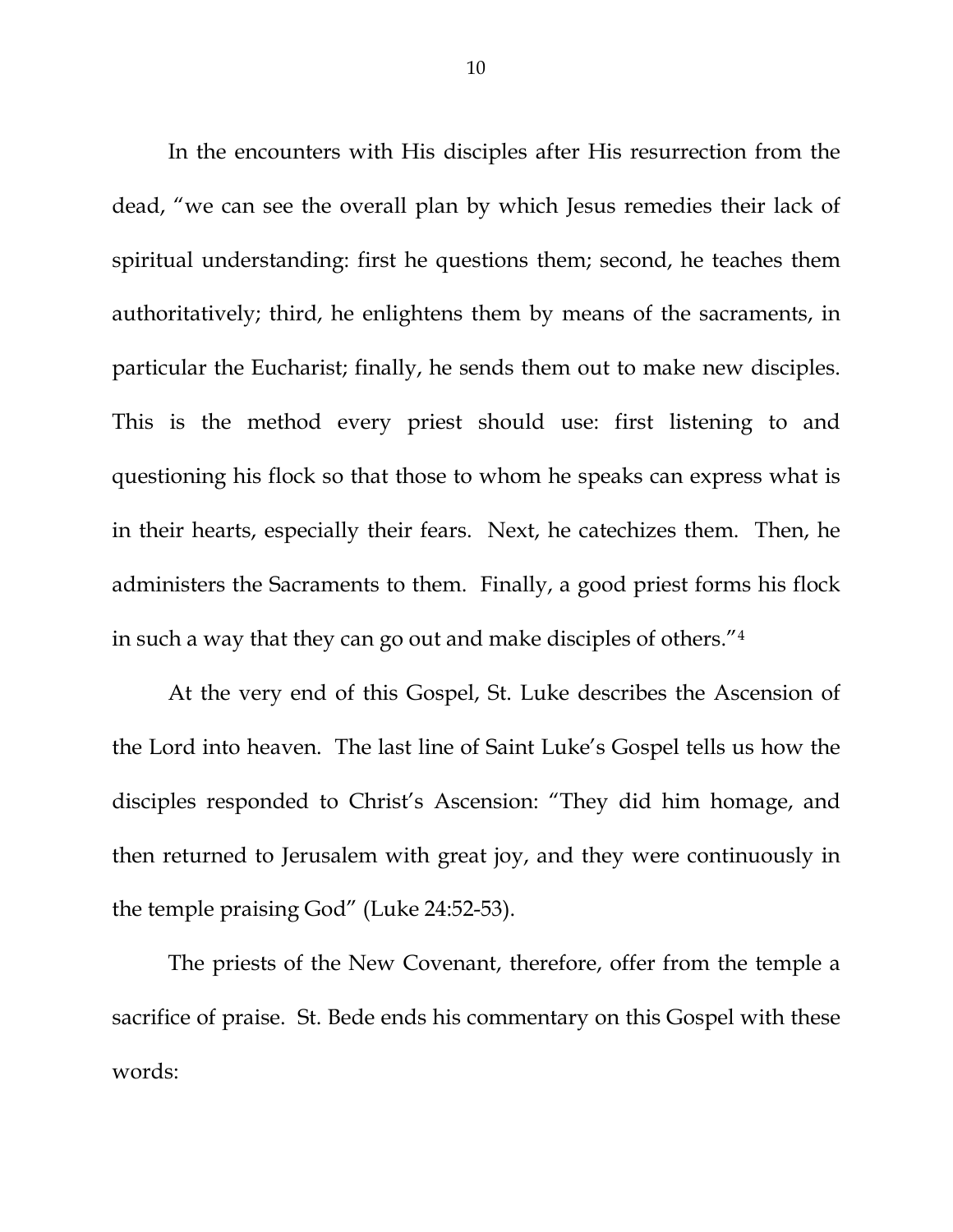Luke has undertaken to explain more fully than the rest the priesthood of Christ; and his Gospel, which he commenced with the ministry of the temple in the priesthood of Zacharias, he has finished with devotion in the temple. And he has placed the Apostles there, about to be the ministers of a new priesthood, not in the blood of sacrifices, but in the praises of God and in blessing, so that in the place of prayer and amidst the praises of their devotion, they might wait with prepared hearts for the promise of the Spirit.<sup>[5](#page-2-4)</sup>

So too, we priests and people of the New Covenant, now gather with devotion in this temple of the Lord, giving thanks and praise to God for the life and priestly ministry of Father Anthony Schmidt. As he spent sixty-six years — two-thirds of a century — leading people to God's grace by celebrating countless Masses, administering the sacraments and conducting funeral rites, we now offer this Eucharist asking the Lord to lead Father Anthony Schmidt to the fullness of God's grace in the eternal happiness of His heavenly kingdom.

May God give us this grace. Amen.